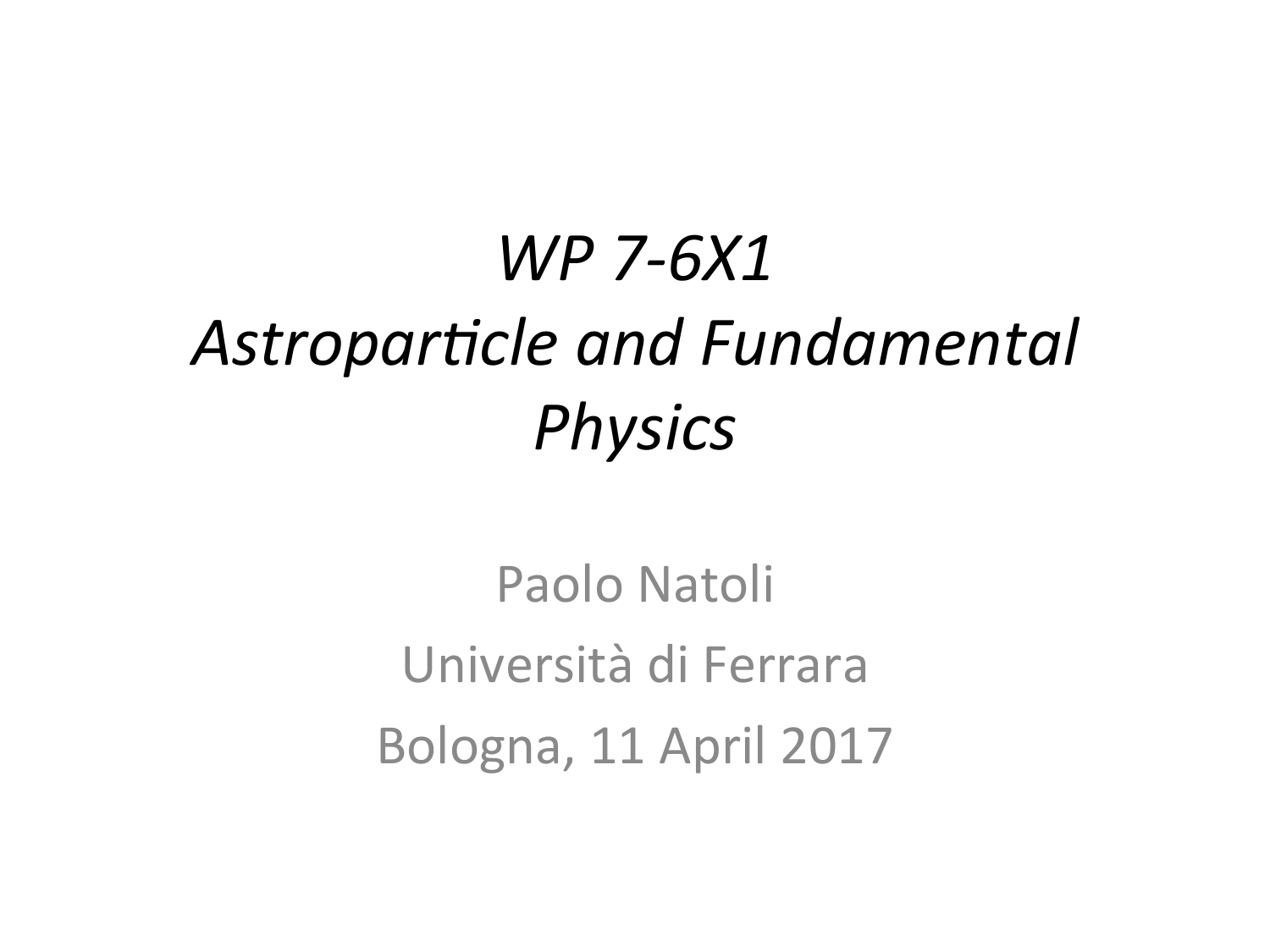## Node composition

| <b>Name</b>                 | <b>Role</b>            |
|-----------------------------|------------------------|
| Paolo Natoli                | <b>PA Unife</b>        |
| Raffaele Tripiccione        | PO Unife               |
| Guido Zavattini             | <b>PA Unife</b>        |
| Massimiliano Lattanzi       | <b>INFN Researcher</b> |
| Giuseppe Iacobellis         | PostDoc                |
| Diego Molinari              | PostDoc                |
| <b>Francesco Forastieri</b> | <b>PhD</b> student     |
| Linda Polastri              | PhD student            |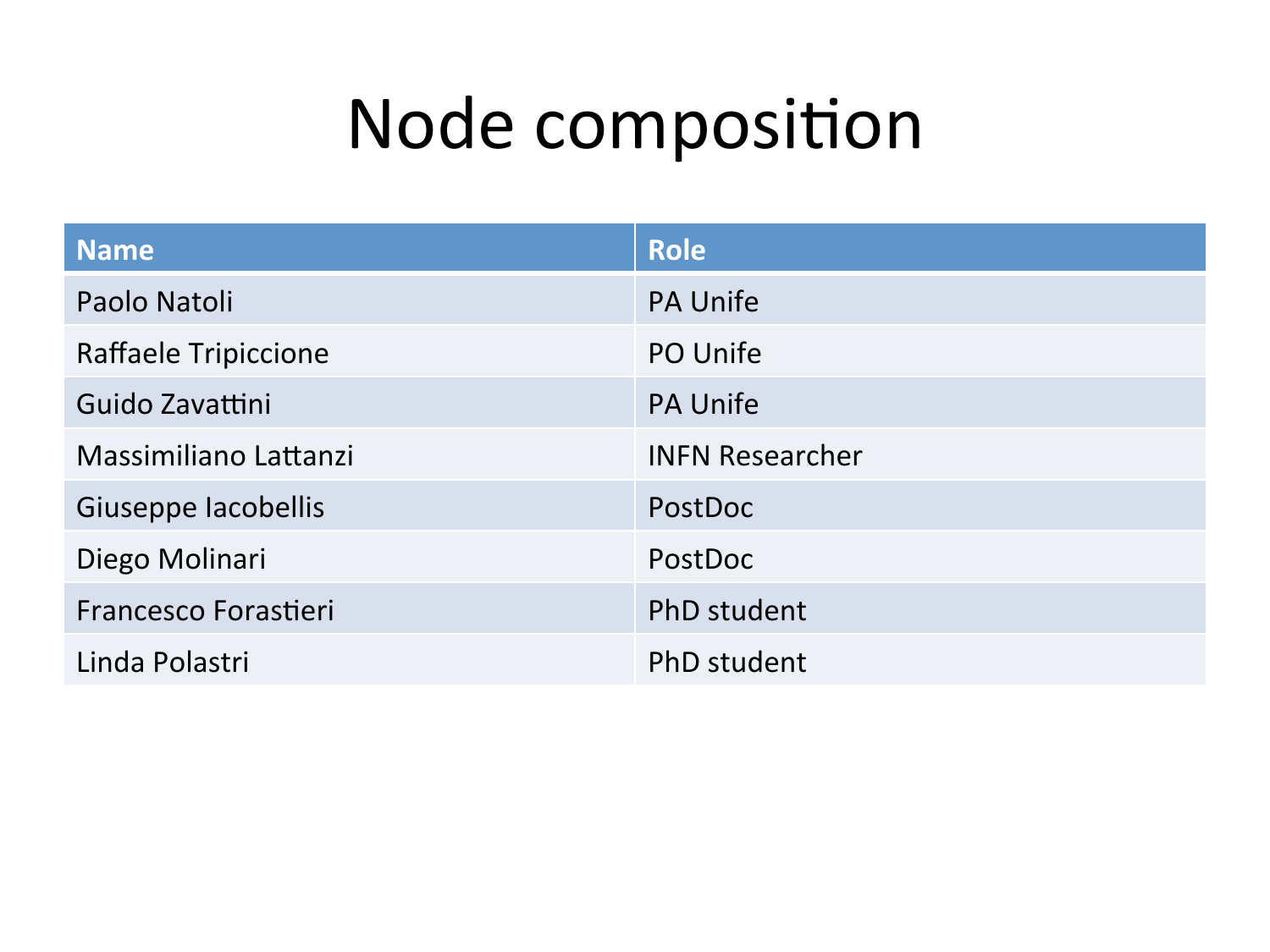# List of interested personnel (so far)

| <b>Name</b>             | <b>Role</b>           | <b>Institution</b> | <b>Note</b>          |
|-------------------------|-----------------------|--------------------|----------------------|
| Alessandro Gruppuso     | <b>INAF R</b>         | IASF/BO            |                      |
| Gianluca Polenta        | <b>ASI Researcher</b> | ASDC (?)           |                      |
| <b>Vladimir Lukovic</b> | PostDoc               | <b>Tor Vergata</b> |                      |
| Luca Pagano             | PostDoc               | <b>IAS Orsay</b>   |                      |
| <b>Reno Mandolesi</b>   | Professor             | <b>UniFE</b>       | I/F w/ WP 4-6X1      |
| Nicola Bartolo          | <b>PA</b>             | <b>UniPD</b>       | I/F w/ WP 8-6X1      |
| Alessandro Melchiorri   | <b>PA</b>             | Sapienza           | Neg. in progress     |
| Andrea Zacchei          | <b>INAF R</b>         | <b>OAT</b>         | HW/SW coordin.       |
| Carlo Baccigalupi       | PO                    | <b>Sissa</b>       | I/F w/ WP $9-6X1/X2$ |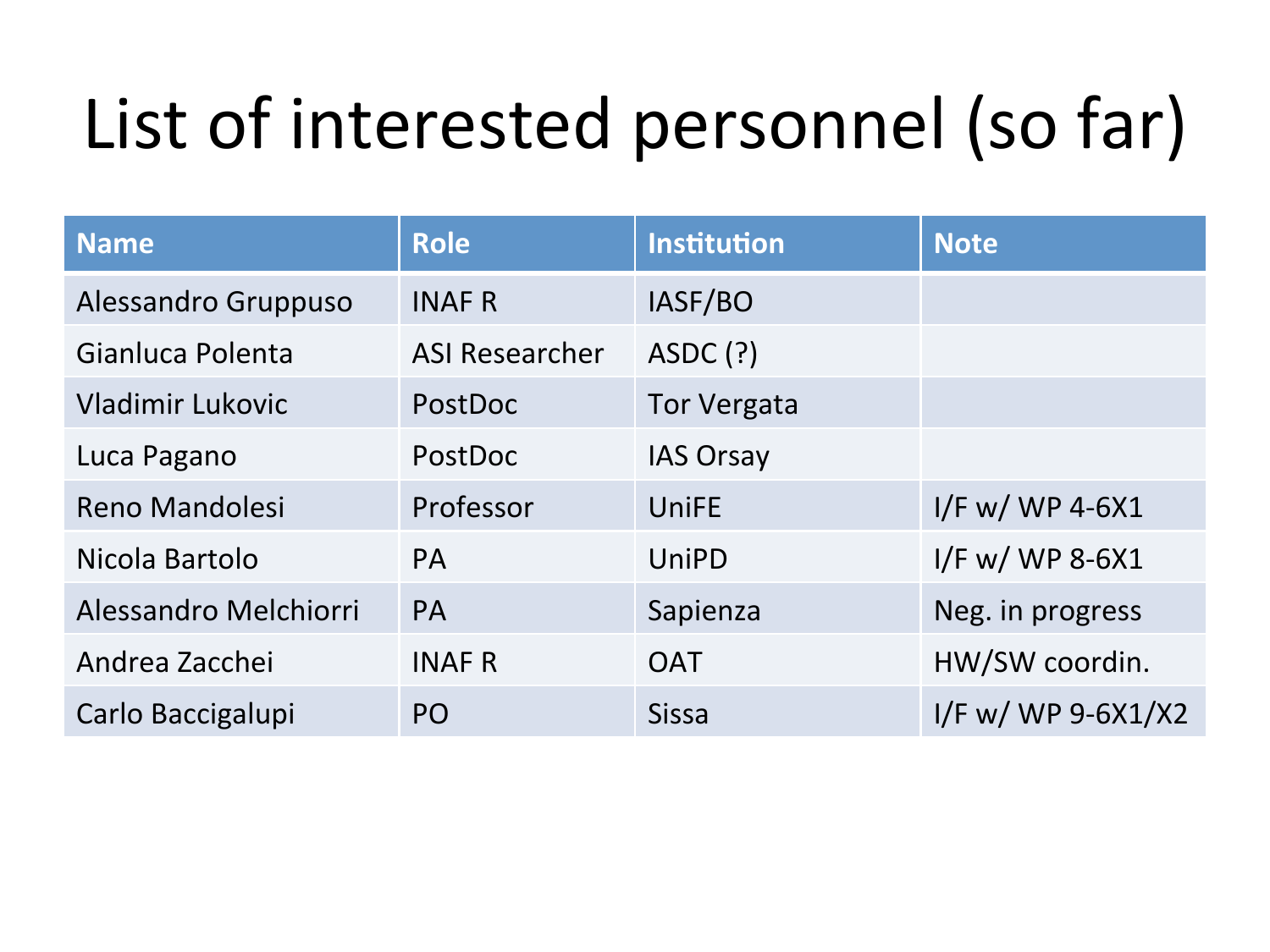#### Breakdown structure